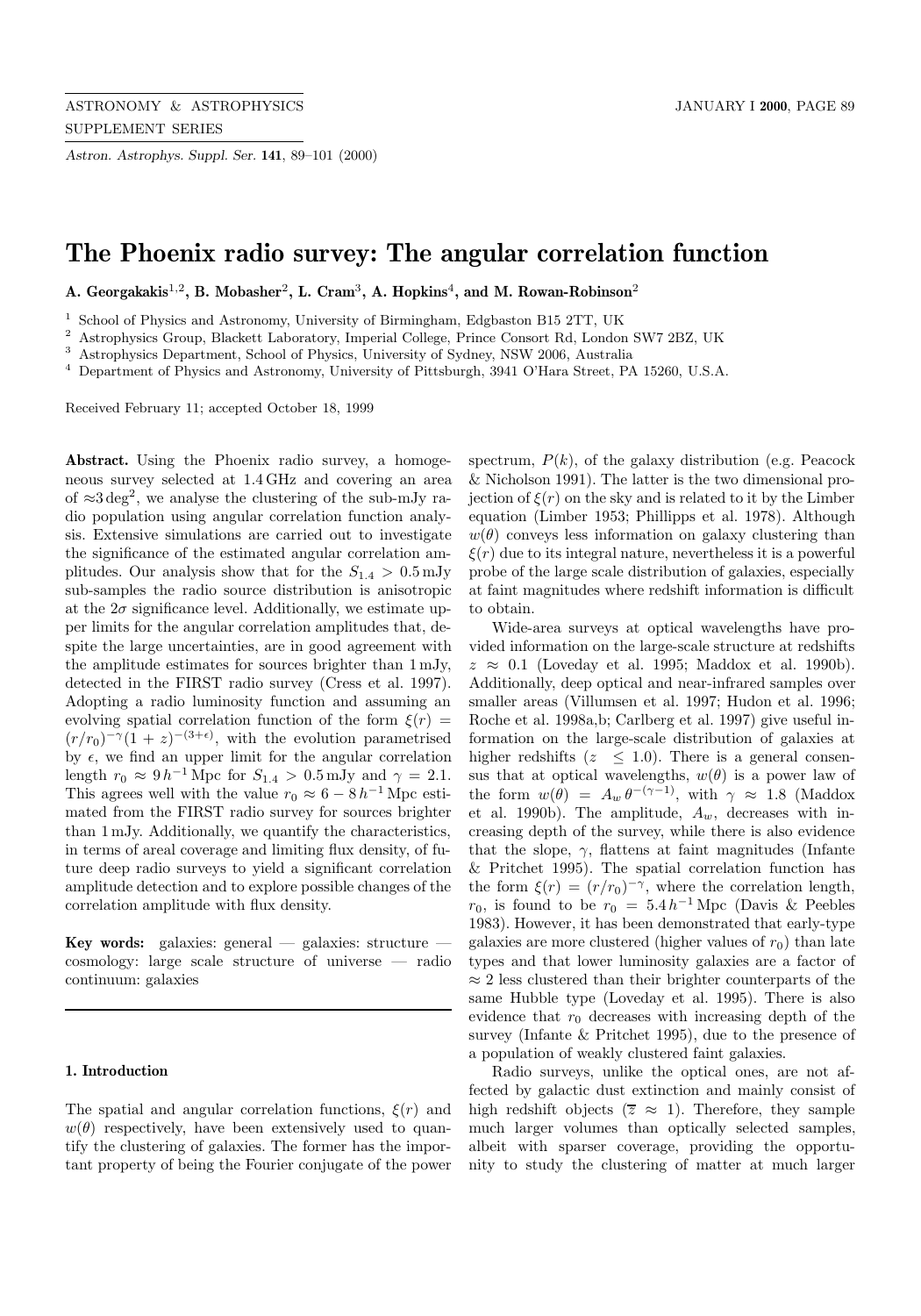physical scales. However, the broad luminosity function of extragalactic radio sources (Condon 1984; Dunlop & Peacock 1990) implies that a flux density-limited sample spans a wide range of redshifts. The projection on the sky of all detected objects results in a distribution close to random, smearing out any information on the large-scale structure. This is supported by the fact that no signal has been detected in the angular (2-D) correlation analysis of bright radio galaxies (Webster 1976; Masson 1979). However, Shaver & Pierre (1989) found evidence of anisotropic distribution of radio sources towards the supergalactic plane extending out to at least  $z \approx 0.02$ . More recently, a clustering length of  $r_0 = 11 h^{-1}$  Mpc was estimated at 1.4 GHz from the spatial (3-D) correlation analysis of radio sources having flux densities  $> 0.5$  Jy and redshifts in the range  $0.01 < z < 0.1$  (Peacock & Nicholson 1991).

Cress et al. (1996) have suggested that at lower flux densities, projection effects may become less significant and hence, a 2-D correlation analysis can be applied successfully to investigate the clustering of radio galaxies. Indeed, a non-zero amplitude has been found for the angular correlation function of radio sources with  $S_{4.85\text{ GHz}} > 50\text{ mJy}$  in both the Green Bank (northern hemisphere) and the Parkes-MIT-NRAO (southern hemisphere) 4.85 GHz sky surveys (Loan et al. 1997; Kooiman et al. 1995). More recently, using the FIRST radio survey (1.4 GHz; Becker et al. 1995), with a uniform sensitivity of  $1 \,\mathrm{mJy}$  over an area of  $1500 \,\mathrm{deg}^2$ , a non-zero and clearly significant amplitude for the angular correlation function is estimated (Cress et al. 1996). Adopting the radio luminosity functions (RLF) determined independently by Condon (1984) and Dunlop & Peacock (1990), Cress et al. (1997) inferred a clustering length of  $r_0 = 6 - 8 h^{-1}$  Mpc for  $S_{1,4} > 1$  mJy radio sources.

The recent large-area radio surveys described above, have provided information on the two-dimensional projected distribution of relatively bright  $(S_{1,4} \geq 1 \,\mathrm{mJy})$  radio sources, dominated by bright ellipticals and AGNs. However, there is still limited information on the clustering properties of the faint (sub-mJy) radio population. At flux densities below few mJy there is evidence for the appearance of a new population of faint radio sources, likely to comprise a large fraction of starbursts (Benn et al. 1993; Georgakakis et al. 1999). In particular, the radio luminosity function models developed by Condon (1984) predict that the surface density of starbursts increases from 10% of the radio population at  $S_{1.4} \approx 1 \,\mathrm{mJy}$ to over 30% at  $S_{1.4} \approx 0.4 \,\mathrm{mJy}$ . Moreover, studies of the spatial distribution of starbursts, selected at optical and infrared wavelengths, show that these objects are expected to have different clustering properties (Davis & Geller 1976; Giovanelli et al. 1986; Saunders et al. 1992; Loveday et al. 1995) compared to those of early-type galaxies, with which bright radio sources are often associated. Therefore, study of the angular correlation function at sub-mJy flux density levels has the potential to reveal differences in the clustering properties of the faint radio population.

Recently, Benn & Wall (1995) demonstrated that the isotropy (or anisotropy) in the radio source counts in different fields of similar geometry and sensitivity can be used to set limits on the scale of the largest cellular structures in the Universe. However, they argued that at submJy and  $\mu$ Jy flux densities, such a study is hampered by the small number of comparable surveys and by the small number of sources detected in each field. This is also supported by Windhorst et al. (1990), who reviewed the field-to-field variations in the radio source counts of small area radio surveys ( $\leq 1 \text{ deg}^2$ ). They concluded that the differences, although exceeding the random distribution expectation, are due to statistical fluctuations, rather than of cosmic nature. Nevertheless, a non-uniform angular correlation function was estimated by Oort (1987a) for the radio sources detected in the deep  $(S_{1.4} > 0.1 \,\mathrm{mJy})$ Lynx fields (Oort 1987b). More recently, Richards (1999) also reported the detection of clustering signal for radio sources brighter than  $40 \mu Jy$ , detected within a  $40 \text{ arcmin}$ diameter radio survey (1.4 GHz) centred on the HDF.

The Phoenix radio (1.4 GHz) survey, covering an area of 3.14 deg<sup>2</sup>, larger than any other survey at a similar flux density limit  $(S_{1.4} = 0.4 \,\mathrm{mJy})$  and reaching surface densities  $\approx 6.6 \times 10^5$  sources sr<sup>-1</sup>, provides a unique opportunity to study the clustering properties of the faint radio population. In this paper the angular correlation function of the radio sources detected in the Phoenix field is estimated. Section 2 gives a brief description of the observations. The method for calculating  $w(\theta)$  is outlined in Sect. 3. In Sect. 4 we estimate the correlation function of the radio sample. Section 5 presents the simulations carried out to investigate the significance of our results, while in Sect. 6 the correlation function amplitudes are compared with 3-D clustering models. The results from the radio correlation analysis are discussed in Sect. 7. Finally, we summarise our conclusions in Sect. 8.

### **2. Radio observations**

The Phoenix survey has been performed at 1.4 GHz using the 6A configuration of the Australia Telescope Compact Array (ATCA). It is a mosaic of 30 pointing centres covering a  $2°$  diameter field centred at  $RA(2000)$  =  $01<sup>h</sup>$   $14<sup>m</sup>$   $12<sup>s</sup>16$ ; Dec.(2000) =  $-45<sup>°</sup>$   $44'$  8. O. The final synthesised beam size is  $\approx 8$  arcsec.

Details of the observation, data reduction, source detection and catalogue generation are presented in Hopkins et al. (1998). A source is included in the sample if its peak flux density is  $4\sigma$  above the local rms and if it survives visual inspection. There are two sources of incompleteness in the catalogue, as with any peak flux density limited sample. The first is a result of the attenuation of the primary beam sensitivity away from a field centre. This effect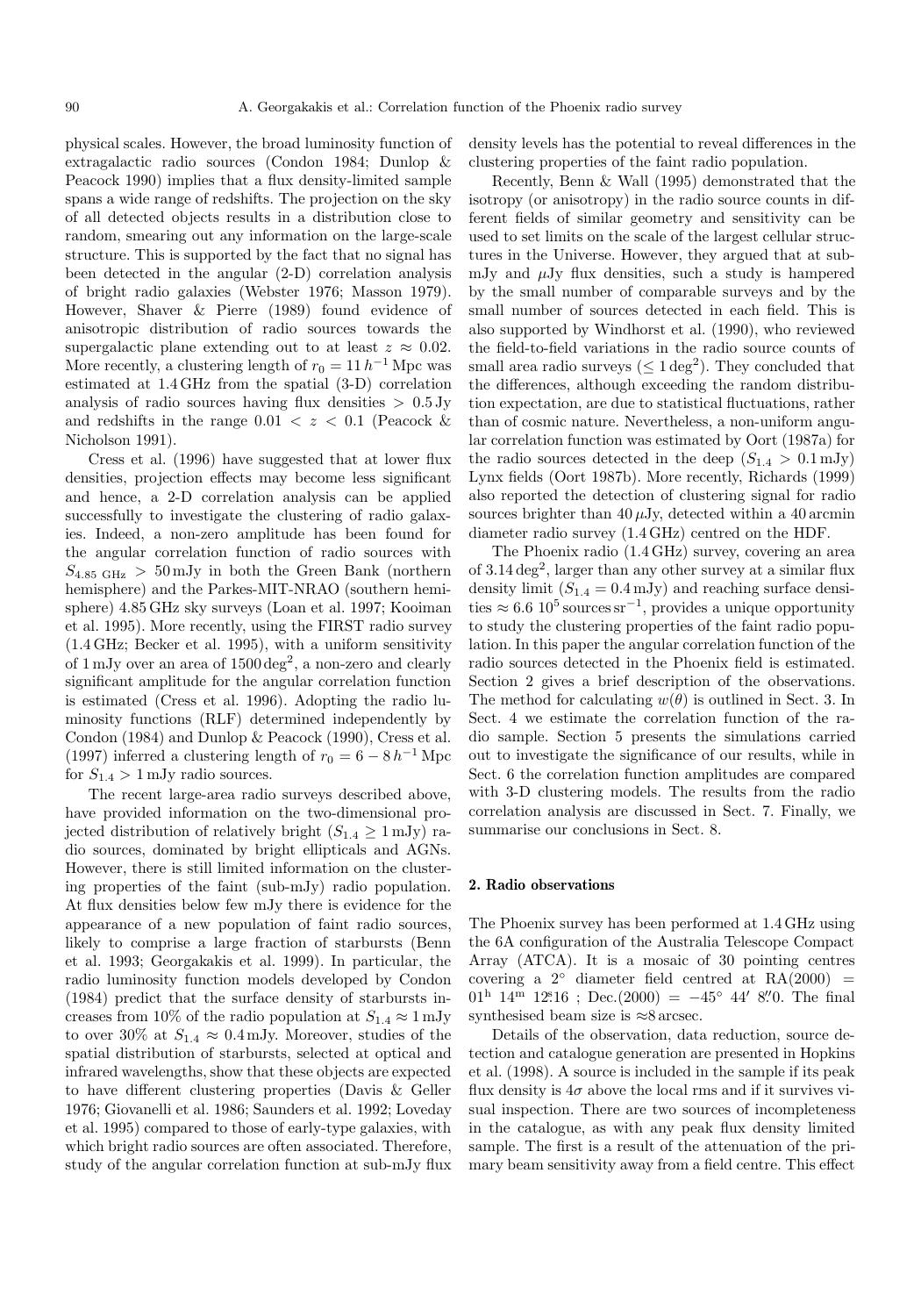has been minimised in the Phoenix survey by the mosaicing strategy used. The second is the fact that extended objects with a total flux density above the survey limit can be missed by a source detection algorithm which initially detects candidates based on their peak flux densities. These effects have been described in Hopkins et al. (1998). The catalogue is estimated to be 50% complete to 0.3 mJy, and 80% complete to 0.4 mJy. Therefore to minimise the effect of incompleteness when performing the correlation analysis, we restrict ourselves to a subsample containing all sources brighter than 0.4 mJy.

#### **3. Two point correlation function**

The two-point angular correlation function,  $w(\theta)$ , is defined as the joint probability  $\delta P$  of finding sources within the solid angle elements  $\delta\Omega_1$  and  $\delta\Omega_2$ , separated by an angle  $\theta$ , in the form

$$
\delta P = N^2 (1 + w(\theta)) \delta \Omega_1 \delta \Omega_2, \tag{1}
$$

where  $N$  is the mean surface density of galaxies. For a random distribution of sources  $w(\theta) = 0$ . Therefore, the angular correlation function provides a measure of galaxy density excess over that expected for a random distribution. Various methods for estimating  $w(\theta)$  have been introduced, as discussed by Infante (1994). In the present study, a source is taken as the "centre" and the number of pairs within annular rings is counted. To account for the edge effects, Monte Carlo techniques are used by placing random points within the area of the survey. The most commonly used estimators in this procedure have the form

$$
w = \frac{DD}{RR} - 1, \text{ or } \tag{2}
$$

$$
w = \frac{DD}{DR} - 1,\tag{3}
$$

where DD and DR are respectively the number of sources and random points computed at separations  $\theta$  and  $\theta + d\theta$ from a given galaxy. Similarly, RR is the number of random points within the angular interval  $\theta$  to  $\theta + d\theta$  from a given random point. Infante (1994) and Hewett (1982) emphasised the importance of correcting for any spurious cross correlation between the random and the galaxy catalogues when using the above estimators, arising partly because of the anisotropic and inhomogeneous galaxy distribution relative to the field boundaries. The corrected form of the estimator is then

$$
w = \frac{DD}{DR} - \frac{RD}{RR},\tag{4}
$$

where RD is the number of random-data pairs, taking the random points as centres (Infante 1994). Landy & Szalay (1993, hereafter LS) introduced the estimator

$$
w = \frac{DD - 2DR + RR}{RR}.\tag{5}
$$

The advantages of this estimator is that it minimises the variance of  $w(\theta)$  and also reduces the edge effects from which both the estimators (3) and (4) suffer. Moreover, it has similar properties (Landy & Szalay 1993) to that introduced by Hamilton (1993)

$$
w = \frac{DD\,RR}{DR\,DR} - 1.\tag{6}
$$

In the present study the correlation function has been calculated using estimators  $(4)$ ,  $(5)$  and  $(6)$ . The results agree within the respective uncertainties. Therefore, only the results from the LS estimator are presented.

For a given radio galaxy sample, a total of 100 random catalogues were generated, each having the same number of points as the original data set. The random sets were cross-correlated with the galaxy catalogue, giving an average value for  $w(\theta)$  at each angular separation. In producing random sets of points, we take into account variations in sensitivity, which might affect the correlation function estimate. The flux density threshold for detection depends on the local rms noise which varies across the survey area. Since the random fields are expected to have the same sources of bias as the data (i.e. the simulated catalogues must have the same selection effects as the real catalogue), the rms noise map, with a resolution of  $\approx$ 10 arcsec, is used to discard simulated points in noisy areas. This is accomplished, to the first approximation, by assigning a flux density to random points using the Windhorst et al. (1985)  $\log N - \log S$  distribution, following the method of Cress et al. (1996). If the flux density of the random point is less than 4 times the local rms noise, the point is excluded from the random data set. However, producing random points with a uniform distribution over the observed area does not change our final result.

The uncertainty in  $w(\theta)$  is determined using both Poisson statistics and 50 bootstrap resamples of the data (Ling et al. 1986). For the latter method, simulated datasets were generated by sampling N points with replacement from the true data-set of N points. The correlation function is then calculated for each of the bootstrap samples, following the same procedure as that with the original data-set. The standard deviation around the mean is then used to estimate the uncertainty in the correlation function.

Although the LS estimator used here is shown to have Poissonian variance for uncorrelated points (Landy & Szalay 1993), it does not necessarily behave this way for correlated data. The bootstrap method is believed to give a more representative estimate of the uncertainty associated with  $w(\theta)$ . However, Fisher et al. (1994) carried out a detailed study of the biases affecting the bootstrap errors (e.g. cosmic variance, sparse sampling by galaxies of the underlying density distribution) and concluded that overall the bootstrap uncertainties overestimate the true errors. Nevertheless, the bootstrap resampling is a general method for assessing the accuracy of the angular correlation function estimator and it will be used here to calculate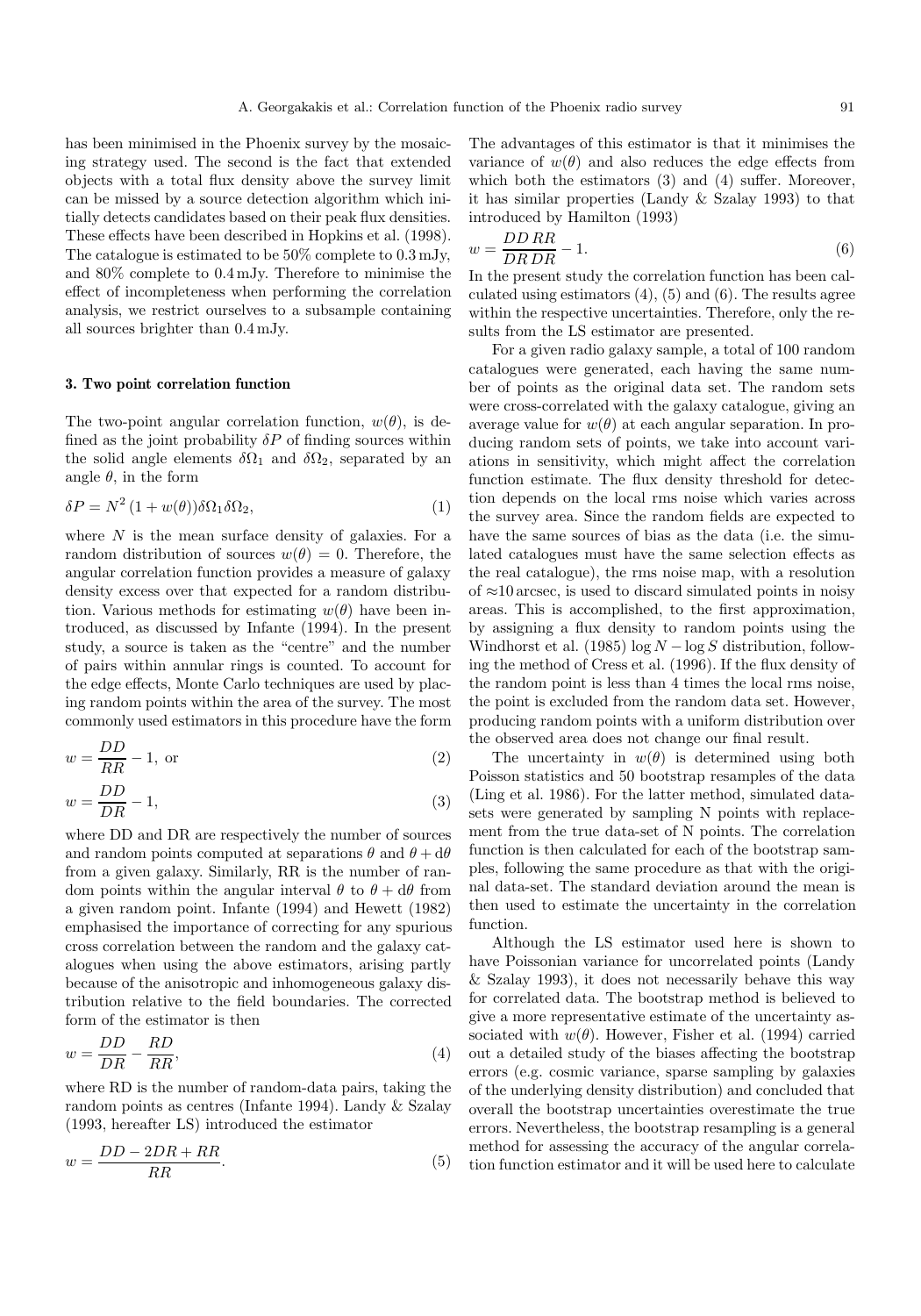**Table 1.** Number of sources in each flux density-limited subsample

| Flux density $(mJy)$ | Number of Sources |
|----------------------|-------------------|
| > 0.4                | 634               |
| > 0.5                | 529               |
| > 0.6                | 454               |
| > 0.7                | 391               |
| > 0.9                | 316               |
| [0.4, 0.9]           | 318               |

the formal errors. The uncertainty associated with  $w(\theta)$ , estimated by the bootstrap resampling technique, is found to be about three times larger than the Poisson estimate.

There is expected be a significant number of physical double sources in a radio survey with the angular resolution of the Phoenix survey ( $\approx 8$ "). In any study of the clustering of radio galaxies via correlation analysis, these should not be considered as two sources since both components are formed in the same galaxy. To identify groups of sources that are likely to be sub-components of a single source we have employed a percolation technique where all sources within a given radius are replaced by a single source at an appropriate "centroid" (Cress et al. 1996; Magliocchetti et al. 1998). Following the method developed by Magliocchetti et al. (1998), we vary the linklength in the percolation procedure according to the flux of each source. In that way, bright sources are combined, even if their angular separation is large, whereas faint sources are left as single objects. This technique is based on the  $\theta - S$  relation for radio sources, which has been shown to follow  $\theta \propto \sqrt{S}$  (Oort 1987a).

To define the relation between flux density and linklength, the angular separation of double sources versus their total flux is plotted in Fig. 1, out to a separation of 180 arcsec. Visual inspection has confirmed that the pairs on the left of Fig. 1 are predominantly sub-components of a single source. This is based on an assessment of the appearance of the object, including the disposition of the sources, the nature of any bridging radiation, and the appearance of source edges. Accordingly, we set the maximum link-length to be

$$
\theta_{\text{link}} = 20 \times \sqrt{F_{\text{total}}},\tag{7}
$$

where  $F_{total}$  is the total flux of each group. This is shown by the dashed line in Fig. 1 and effectively removes the majority of visually identified doubles. Moreover, one can apply an additional criterion to identify genuine doubles, based on the relative flux densities of the sub-components (Magliocchetti et al. 1998). This is because lobes of a single radio source are expected to have correlated flux densities. Here, the groups of sources identified by the percolation technique are combined only if their fluxes differ by a factor of less than 4. This procedure was repeated until no new groups were found. The final catalogue consists of 908



**Fig. 1.** Angular separation against total flux density of double sources. The dashed line represents the maximum link-length, for a given flux density, used in the percolation technique

objects to the limit of 0.1 mJy, with a total of 30 groups of sources being identified and replaced.

The source counts of the sample, normalised to the Euclidean slope, are plotted in Fig. 2 along with the radio counts at 1.4 GHz taken from Windhorst et al. (1993). There is a drop in the number counts below 0.5 mJy, as our sample is affected by incompleteness. To quantify this, we firstly fit a straight line to the source counts of Windhorst et al. (1993) for flux densities fainter that 5 mJy (continuous line in Fig. 2). We then compare our number counts at a given flux density bin with those predicted by the fitted line. We conclude that our sample is  $\approx 80\%$  complete to 0.4 mJy. This is in agreement with the correction factors for incompleteness independently derived by Hopkins et al. (1998) accounting for both resolution effects and the attenuation of the beam away from the field centre. Therefore, to minimise the effect of incompleteness of the radio catalogue, when performing the correlation analysis, we restrict ourselves to a subsample containing all sources brighter than 0.4 mJy.

Finally, before fitting a power law to  $w(\theta)$ , we take into account a bias arising from the finite boundary of the sample. Since the angular correlation function is calculated within a region of solid angle  $\Omega$ , the background projected density of sources, at a given flux density limit  $S_o$ , is effectively  $N_s(S>S_o)/\Omega$  (where  $N_s(S>S_o)$ ) is the number of detected objects brighter than  $S_0$ ). However, this is an overestimation of the true underlying mean surface density, because of the positive correlation between galaxies in small separations, balanced by negative values of  $w(\theta)$  at larger separations. This bias, known as the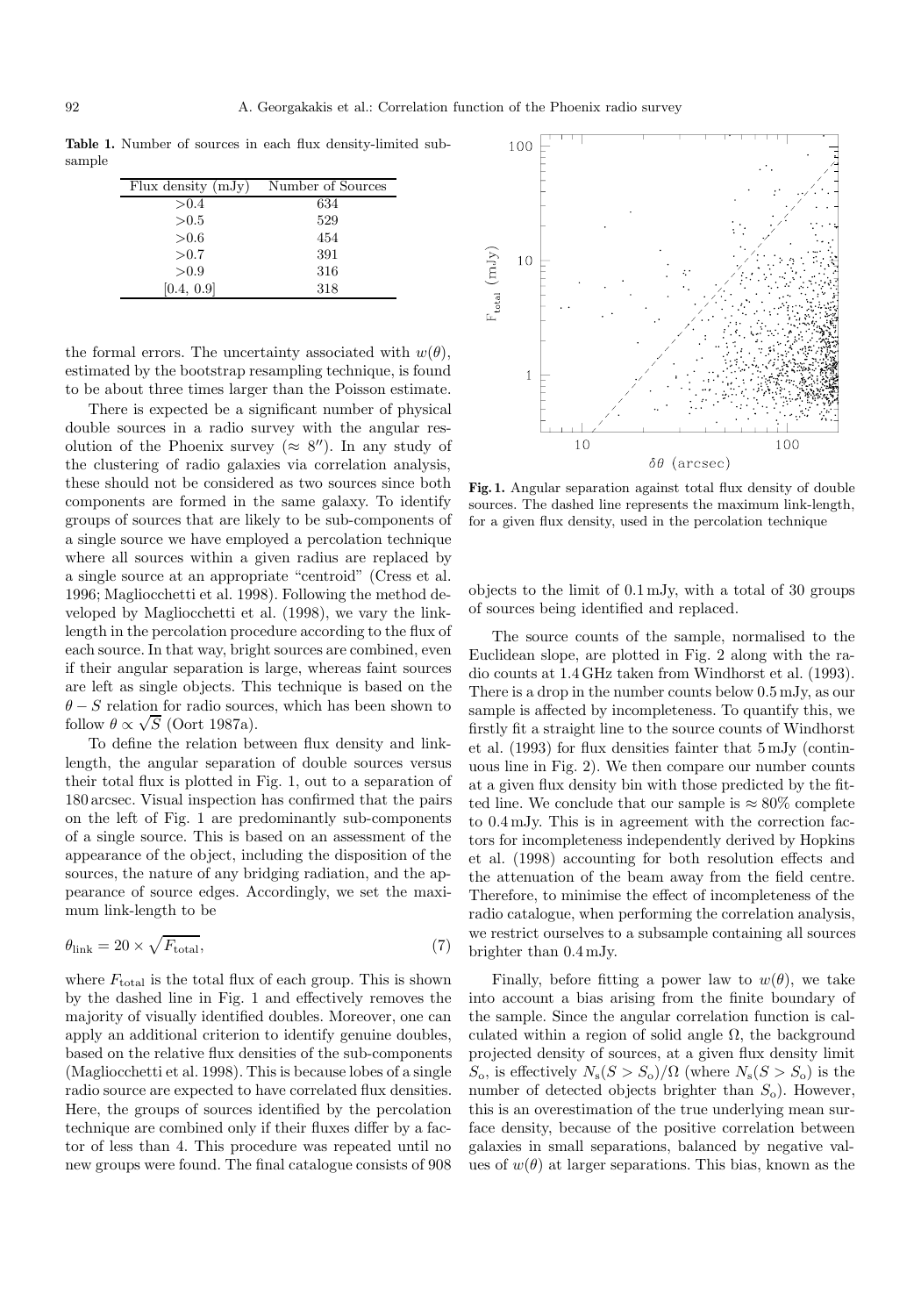

Fig. 2. Circles: source counts at  $1.4$  GHz for the Phoenix Survey; Stars: source counts from Windhorst et al. (1993); Line: best fit to the Windhorst et al. (1993) source counts for flux densities less than 5 mJy

integral constraint, has the effect of reducing the amplitude of the correlation function by

$$
\omega_{\Omega} = \frac{1}{\Omega^2} \int \int w(\theta) d\Omega_1 d\Omega_2, \tag{8}
$$

where  $\Omega$  is the solid angle of the survey area. The angular constraint is estimated using Monte Carlo integration, assuming the correlation function to follow a power law  $w(\theta) = A_{\omega} \times \theta^{-\delta}$  with  $\delta = 0.8$  or 1.1. We find  $\omega_{\Omega} = 1.46 A_{\omega}$ and  $\omega_{\Omega} = 1.89 A_{\omega}$  for  $\delta = 0.8$  and  $\delta = 1.1$  respectively, where  $\theta$  is measured in degrees.

#### **4. Correlation function of the Phoenix radio survey**

We have extracted from the original catalogue four flux limited samples with flux density cutoffs at 0.4, 0.5, 0.6 and 0.7 mJy. Furthermore, to investigate changes in the clustering properties of radio sources with flux density, two independent sub-samples were considered, having the same number of objects and flux densities in the range  $0.4 < S_{1.4} < 0.9 \,\mathrm{mJy}$  and  $S_{1.4} > 0.9 \,\mathrm{mJy}$ . Table 1 lists the number of sources in each sub-sample. The correlation function  $w(\theta)$  is calculated for each sub-sample for angular separations ranging from 0.03 deg to 1.3 deg, within 9 equally separated logarithmic bins. The results are shown in Figs. 3 and 4.

The amplitude of the correlation function is estimated by fitting the following function to the observations

$$
w(\theta) = A_w \times \theta^{-\delta} - \omega_{\Omega}(\delta). \tag{9}
$$

where the integral constraint is evaluated for the two different values of  $\delta$  adopted in previous studies;  $\delta = 0.8$ 

**Table 2.** Angular correlation function amplitudes and the associated Poisson errors

| Flux Density $(mJy)$ | $A^{(\delta=1.1)}$ | $A^{(\delta=0.8)}$ |
|----------------------|--------------------|--------------------|
| > 0.4                | $0.001 \pm 0.001$  | $0.003 \pm 0.003$  |
| > 0.5                | $0.003 \pm 0.001$  | $0.006 \pm 0.003$  |
| > 0.6                | $0.004 \pm 0.002$  | $0.008 \pm 0.004$  |
| > 0.7                | $0.005 \pm 0.002$  | $0.010 \pm 0.004$  |
| > 0.9                | $0.004 \pm 0.002$  | $0.009 \pm 0.005$  |
| [0.4, 0.9]           | $0.003 \pm 0.002$  | $0.007 \pm 0.005$  |

(Peacock & Nicholson 1991; Loan et al. 1997) and  $\delta = 1.1$ (Cress et al. 1996). The calculated amplitudes and the Poissonian uncertainties are listed in Table 2. Assuming Poisson errors, these amplitudes are non-zero at the  $2\sigma$ confidence level for all the sub-samples, except from those with  $S_{1.4} > 0.4 \,\mathrm{mJy}$  and  $0.4 < S_{1.4} < 0.9 \,\mathrm{mJy}$ . However, since the formal bootstrap errors are  $\approx 3$  times larger than the Poisson expectation, the amplitudes derived here are treated as upper limits.

Additionally, there are two effects that might further increase the correlation amplitude errors: (i) the interdependence of the  $w(\theta)$  measurements at different angles  $\theta$  and (ii) the dependence of the uncertainty estimates on higher order correlations (skewness & kurtosis) that are ignored in this study. However, Mo et al. (1992) demonstrated that the underestimation of the correlation amplitude uncertainty,  $\delta A_w$ , by these two effects is compensated by the overestimation of the  $w(\theta)$  errors by the bootstrap resampling method.

Furthermore, because of the small solid angle of the Phoenix field, cosmic variance may affect the estimated correlation amplitudes. The effect of cosmic variance is studied in detail in the next section.

## **5. Simulations**

Because of the relatively small Phoenix field size, one should be cautious about the interpretation of the correlation amplitude upper limits, since field-to-field fluctuations may affect our results. For example Oort (1987a) carried out the angular correlation function analysis using sub-mJy radio surveys smaller than Phoenix and found evidence for anisotropic source distribution in only some of them.

Firstly, to test the significance of our results we construct catalogues of randomly distributed points and calculate the correlation function from a region with the same geometry as the Phoenix field. In all trials, the estimated amplitudes are found to be consistent with zero within the Poisson standard deviation,  $\sigma_{\text{Poisson}}$ (Fig. 5). Therefore, the amplitudes derived here (non-zero at the  $2\sigma_{\text{Poisson}}$  significance level), imply a non-uniform distribution of the faint radio population, albeit at the  $2\sigma$ confidence level. The exceptions are the  $S_{1.4} \geq 0.4$  mJy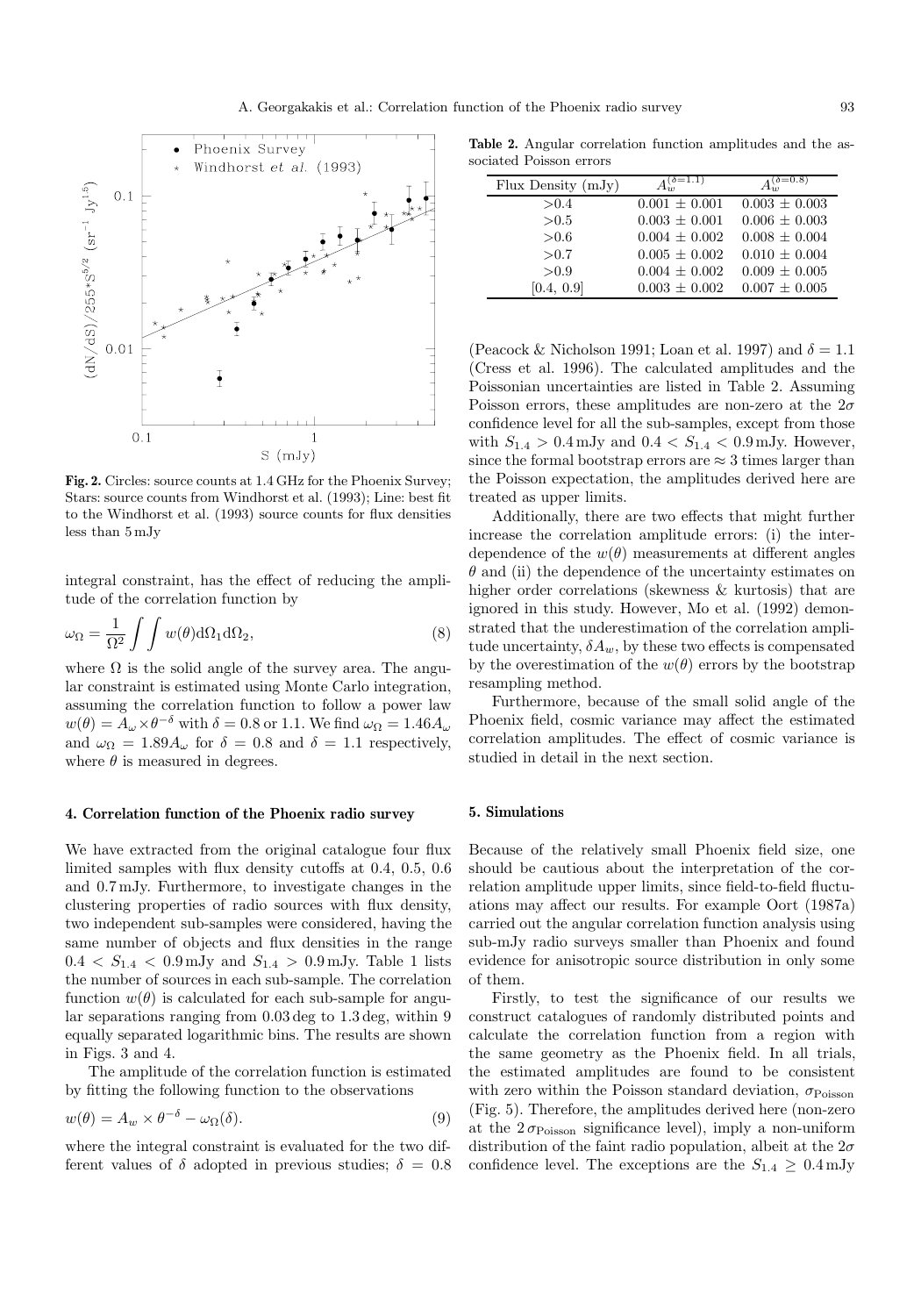

**Fig. 3.** Angular correlation function  $w(\theta)$  of the Phoenix radio survey for subsamples with flux density cutoffs at 0.4, 0.5, 0.6 and 0.7 mJy. The error bars shown are Poisson estimates. The solid and dashed lines represent the fits to the data assuming  $\delta = 0.8$  and  $\delta = 1.1$  respectively. Points in the range  $3' < \theta < 20'$  are used in the fitting algorithm



Fig. 4. Angular correlation function for sources with flux densities  $S_{1.4} > 0.9$  mJy and  $0.4 < S_{1.4} < 0.9$  mJy. The error bars shown are Poisson estimates. The solid and dashed lines represent the fit to the data assuming  $\delta = 0.8$  and  $\delta = 1.1$  respectively. Points in the range  $3' < \theta < 20'$  are used in the fitting algorithm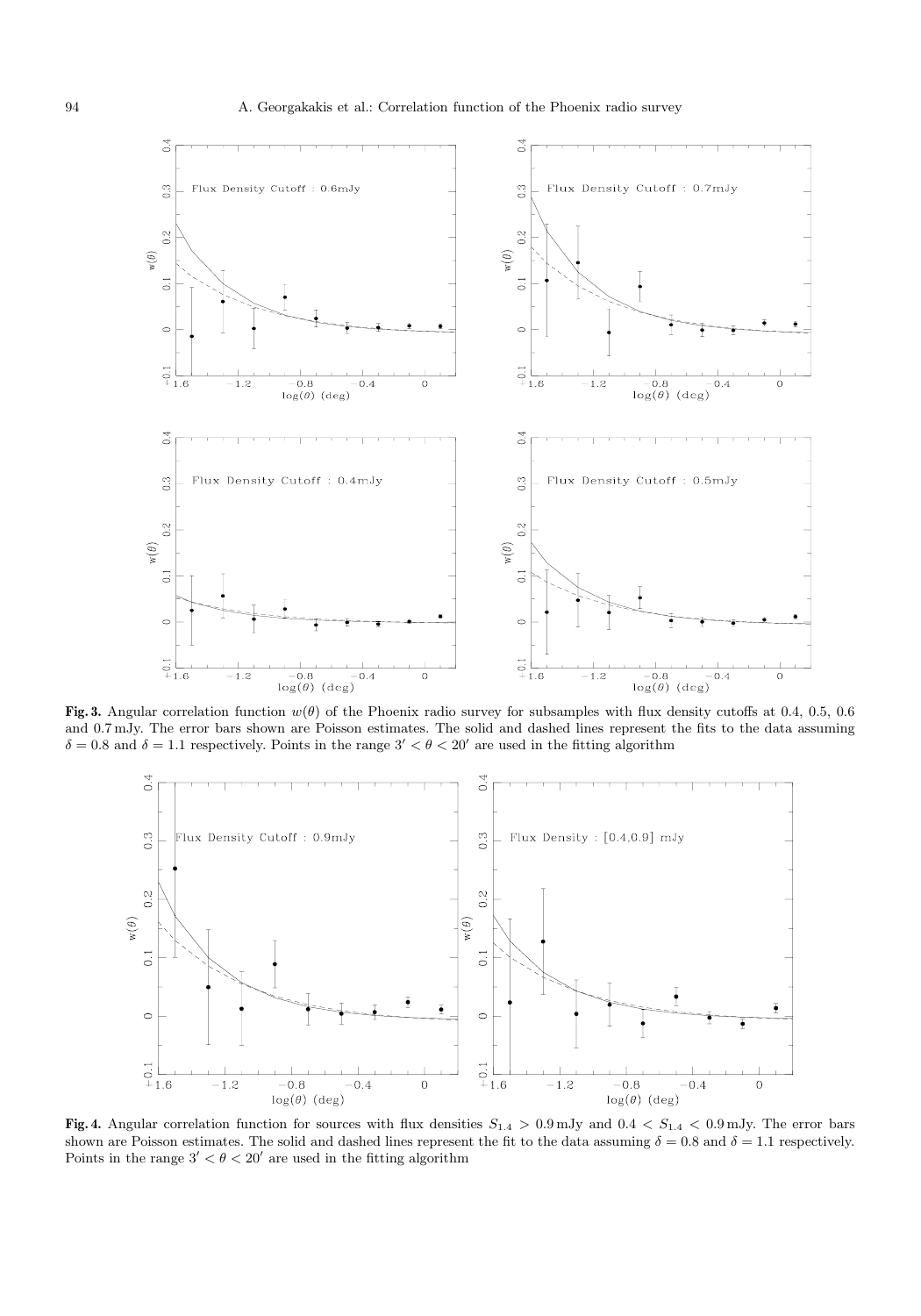

**Fig. 5.** The angular correlation function for a random sample of points. The error bars are Poisson estimates

and  $0.4 \leq S_{1.4} \leq 0.9 \,\mathrm{mJy}$  sub-samples. This might indicate a low correlation amplitude at faint flux densities (e.g.  $A_w \leq 3 \ 10^{-3}, \ \gamma = 1.8, \ S_{1.4} \geq 0.4 \text{ mJy}$ ), that cannot be detected by the small size of the Phoenix field. However, one should be cautious about this interpretation, since at 0.4 mJy the sample is also likely to be affected by incompleteness.

To further investigate the sensitivity of our results to cosmic variance, artificial galaxy catalogues are constructed with a built-in correlation function of the form  $A_w \theta^{-\delta}$ . Then, we attempt to recover the correlation amplitude from a field having the same geometry as the Phoenix survey.

The algorithm used to generate simulated catalogues with projected hierarchical power-law clustering is described by Infante (1994) and is similar to that employed by Soneira & Peebles (1978). Firstly, two points separated by an angle  $\theta_1$  are randomly placed within a 50×50 degrees area. Each of these points serves as the center of a new pair of randomly oriented points with angular separations  $\theta_2 = \theta_1/\lambda$ , where  $\lambda$  is a real number. The four points generated at the previous step are the new centers for pairs of points separated by  $\theta_3 = \theta_2/\lambda$ . Therefore the L-th step produces  $2^{L-1}$  pairs with angular distance  $\theta_L$ between the points of the pair.

Adopting a value  $\lambda = \theta_l/\theta_{l+1} = 1.8$  for the ratio of separations between successive levels, produces a powerlaw distribution of points with exponent  $\delta \approx 0.8$  (Soneira & Peebles 1978). The angular distance between points at the first level is set  $\theta_1 = 1.5$  deg. Additionally, the number of hierarchical levels, L, is drawn from a uniform probabil-



**Fig. 7.** Cumulative distribution of  $\Delta$  defined in Eq. (11)

ity distribution in the interval  $[L_{\min}, L_{\max}] = [6, 9]$ . The minimum and maximum number of levels are such that the smallest angular separation of the points of a pair is less than ≈1 arcmin. However, these parameters produce too many points at each level, resulting in large angular correlation amplitudes,  $A_w$ , compared to those found in bright radio samples (Loan et al. 1997; Cress et al. 1996). Therefore, each point is assigned a fractional survival probability,  $f$ . This step does not change the form of the built-in angular correlation function (Bernstein 1994), but allows tuning of  $A_w$ . Values of f between 0.01 and 0.05 produce amplitudes in the range 1  $10^{-3}$  to 20  $10^{-3}$ respectively. Here we only consider amplitudes in the interval 1  $10^{-3} < A_w < 10^{-3}$ , similar to those found in brighter radio samples (Cress et al. 1996). The parameters used for four such simulations (trials  $A-D$ ) are listed in Table 3. The estimated  $w(\theta)$  for trials B, D are plotted in Fig. 6.

The procedure described above is repeated until the surface density of points within the  $50\times50$  degrees area exceeds the surface density of sources of the present radio sample, at a given flux density cutoff. The angular correlation function is then calculated from the central  $36 \text{ deg}^2$ region, to ensure a uniform surface density of points. The amplitude of the correlation function is estimated by fitting the following function to the observations

$$
w(\theta) = A_w^{\text{sim}} \times \theta^{-0.8} - \omega_{\Omega}, \tag{10}
$$

where the integral constraint,  $\omega_{\Omega}$ , is 0.54  $A_w^{\text{sim}}$  for  $\delta =$ −0.8. The fitting is performed for angular separations between 3 to 50 arcmin. Additionally, for a given mock catalogue, the angular correlation function is also calculated for nine fields, distributed within the central region of the  $50\times50$  degree area, each having the geometry of the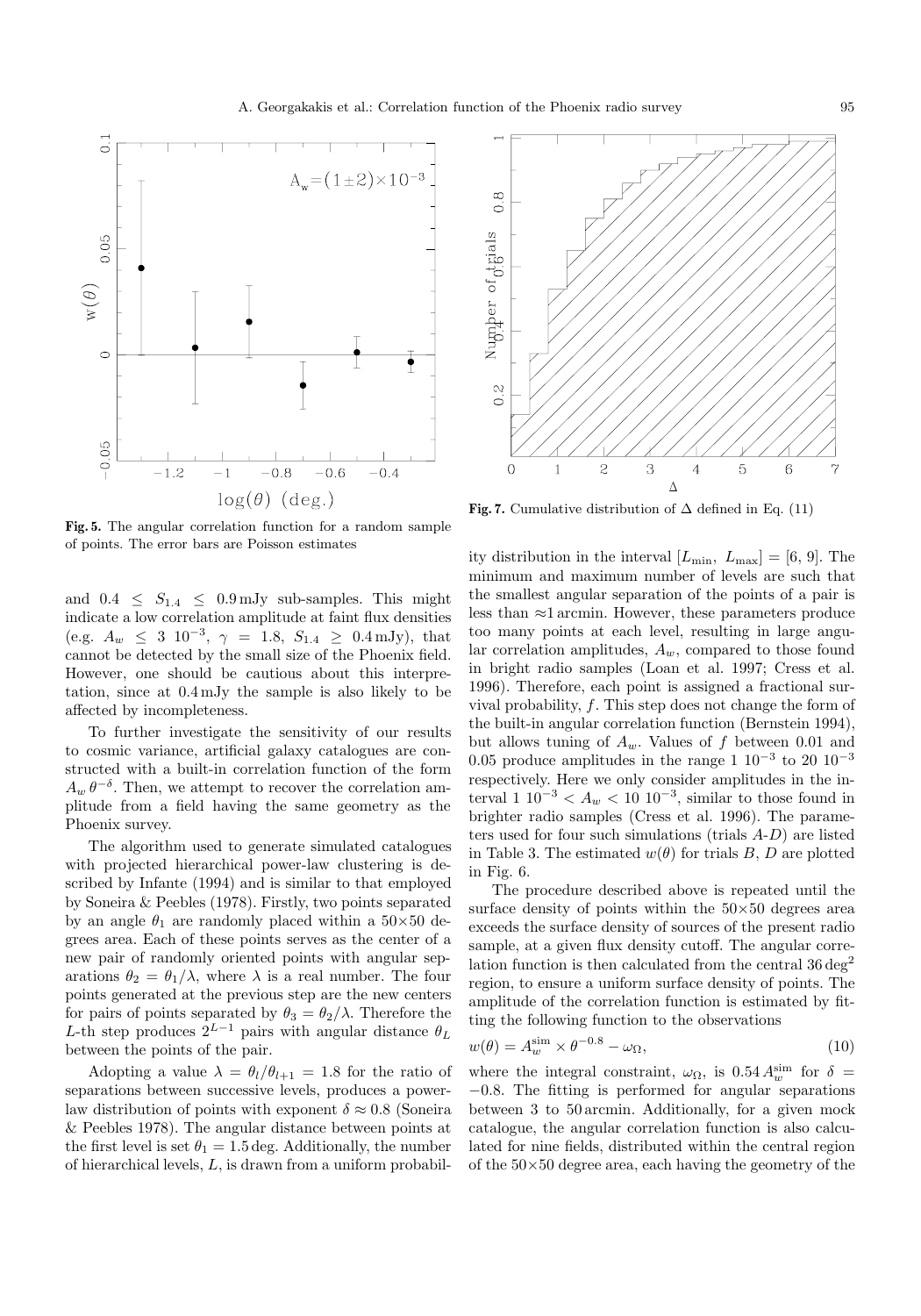

**Fig. 6.** The angular correlation function for the simulations B and D calculated from an area  $\approx$  10 times larger than that of the Phoenix field. The error bars are Poisson estimates

**Table 3.** Parameters used to construct simulated catalogues. The densities of 145, 170 and 200 sources per deg<sup>2</sup>, correspond to the surface densities of the present sample at flux density cutoffs of 0.6, 0.5 and 0.4 mJy respectively

| Trial |     | $L_{\rm min}$ | $L_{\rm max}$ |      | density $(\text{deg}^{-2})$ |
|-------|-----|---------------|---------------|------|-----------------------------|
|       | 1.8 |               | 9             | 0.03 | 145                         |
| B     | 1.8 |               | 9             | 0.04 | 170                         |
| C     | 1.8 |               | 9             | 0.01 | 170                         |
|       | 1.8 |               | 9             | 0.02 | <b>200</b>                  |

Phoenix survey. The amplitude,  $A_w^{\text{est}}$ , and the Poissonian uncertainty,  $\sigma_{\rm Poisson},$  are calculated (see Sect. 3) for each of these smaller fields and then compared to  $A_w^{\text{sim}}$ . The difference,  $\Delta$ , between  $A_w^{\text{est}}$  and  $A_w^{\text{sim}}$  normalised to the Poisson standard deviation is defined

$$
\Delta = \frac{|A_w^{\text{sim}} - A_w^{\text{est}}|}{\sigma_{\text{Poisson}}}.\tag{11}
$$

For a given survival probability,  $f$ , and surface density of objects (corresponding to a flux density cutoff) six artificial catalogues are generated. The cumulative distribution of  $\Delta$  values (Fig. 7), shows that in  $\approx 70\%$  of the trials,  $A_w^{\text{est}}$  lies within  $\approx 2\sigma_{\text{Poisson}}$  from  $A_w^{\text{sim}}$ . For a Gaussian distribution, this is the definition of one standard deviation. Therefore, the simulations carried out here indicate that the angular correlation amplitudes determined from a radio survey with similar characteristics (i.e. geometry, surface density of objects) to those of the Phoenix survey, are representative of the faint radio population amplitudes within two Poisson standard deviations. This error is smaller than that estimated by the bootstrap resampling technique ( $\approx 3 \sigma_{\text{Poisson}}$ ; see Sect. 3), suggesting that cosmic variance is not significantly affecting the present study. However, it is likely that the simulations presented

here do not correctly model the higher order correlations produced by gravitational instabilities, on which the  $w(\theta)$ errors depend. Nevertheless, the Poisson errors estimated here are independent of higher order correlations and are only meaningful when compared relative to the Poisson uncertainties of the real data-set. In the rest of this study we retain the bootstrap uncertainties as the formal errors, since this method has been widely used to assess the accuracy of  $w(\theta)$ .

## **6. The model**

Let us assume that the evolution of clustering of galaxies with redshift is parametrised by  $\epsilon$  such that their spatial correlation function is (Phillipps et al. 1978)

$$
\xi(r,z) = \left(\frac{r}{r_0}\right)^{-\gamma} (1+z)^{-(3+\epsilon)},
$$
\n(12)

where r is the proper length and  $r_0$  the correlation length for  $z = 0$ , corresponding to the scale where the clustering becomes non-linear. The clustering evolution parameter has the property that if  $\epsilon > 0$  the physical length of a typical cluster reduces with time, resulting in a growth of clustering in proper coordinates. Values of  $\epsilon$  < 0 result in reduction in clustering strength with time. The case of  $\epsilon \approx -1.2$  corresponds to clusters of fixed size in co-moving coordinates.

If the redshift distribution  $dN/dz$  of galaxies is known, then the angular correlation function  $w(\theta)$  can be related to  $\xi(r)$  by the Limber equation (Limber 1953; Phillipps et al. 1978)

$$
w(\theta) = Cr_0^{1-\gamma} \theta^{-(\gamma-1)} \int_0^\infty D(z)^{1-\gamma} g(z)^{-1}
$$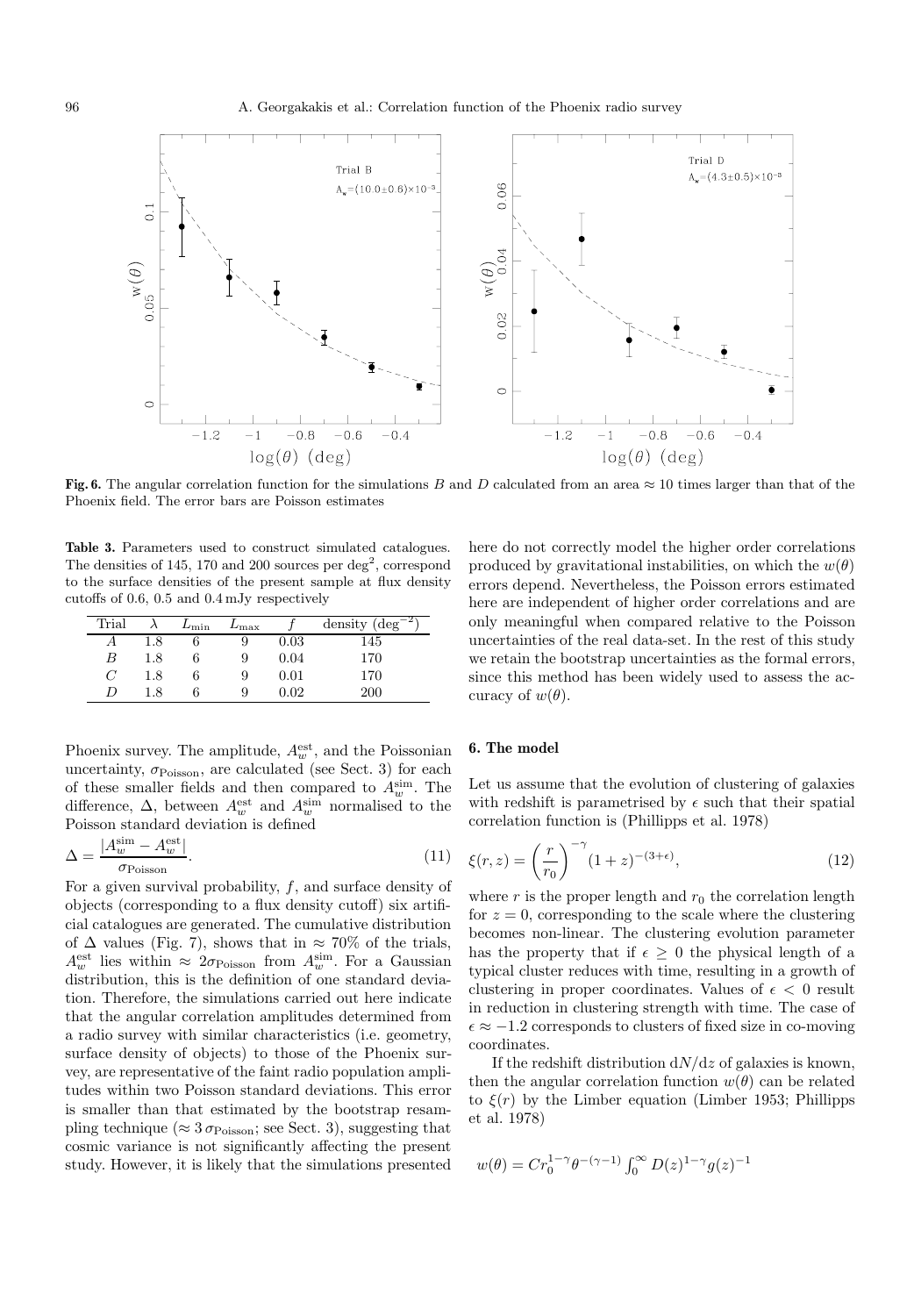$$
\times (1+z)^{-(3+\epsilon)} \left(\frac{dN}{dz}\right)^2 dz
$$

$$
\times \left[\int_0^\infty \frac{dN}{dz} dz\right]^{-2}.
$$
 (13)

Here,  $D(z)$ ,  $q(z)$  and C are defined as

$$
D(z) = \frac{c}{H_0 q_0^2} \frac{q_0 z + (q_0 - 1)(\sqrt{1 + 2q_0 z} - 1)}{(1 + z)^2},
$$
(14)

$$
g(z) = \frac{c}{H_0} \frac{1}{(1+z)^2 \sqrt{1+2q_0 z}},\tag{15}
$$

$$
C = \sqrt{\pi} \frac{\Gamma((\gamma - 1)/2)}{\Gamma(\gamma/2)}.
$$
\n(16)

It is evident that the exponent  $\gamma$  of the spatial correlation function is related to the index  $\delta$  of the angular correlation function via the relation  $\gamma = \delta + 1$ .

Unlike optically selected galaxies, the redshift information of the faint radio population is sparse and restricted only to sources with optical counterparts that are relatively bright. Therefore, to predict the amplitudes of the correlation function using Eq. (13) for different input parameters  $(\epsilon, r_0, \gamma)$ , we need to use a model radio luminosity function (RLF) to estimate their redshift distribution. In the present work the evolving radio luminosity functions of Dunlop & Peacock (1990) at 2.7 GHz (Model 1) and Rowan-Robinson et al. (1993) at 1.4 GHz (Model 2), extrapolated to faint flux densities, are used.

Dunlop & Peacock (1990) considered the free form luminosity function of both flat and steep spectrum radio galaxies. Their proposed evolutionary model implies that the radio sources of higher power evolve faster, with the evolution of flat and steep spectrum radio sources being similar. Here we employ their RLF1 model (using their RLF2, RLF3 and RLF4 models give similar results) shifted to  $1.4$  GHz and converted to WHz<sup>-1</sup>. The transformation from 2.7 GHz to 1.4 GHz was carried out assuming a power law spectral index  $\alpha$  ( $S_{\nu} \propto \nu^{-\alpha}$ ) of 0.8 for steep spectrum and 0.0 for flat spectrum radio sources. The redshift distributions at different flux limits for Dunlop & Peacock models are shown in Fig. 8. The median of the redshift distribution for flux limits of 0.1, 0.5 and 1 mJy is 0.84, 0.85 and 0.91 respectively.

Rowan-Robinson et al. (1993) divided the radio population into spirals, which they showed to be indistinguishable from the starburst galaxies detected at  $60 \mu m$ by IRAS, and ellipticals. For the former population we employ Saunders et al. (1990) "warm" IRAS galaxy component luminosity function at  $60 \mu m$  translated to  $1.4 \text{ GHz}$ using the empirical relation derived by Helou et al. (1985). For ellipticals, following Rowan-Robinson et al. (1993), we use Dunlop & Peacock (1990) pure luminosity evolution model RLF6 (parameters from their Table C3). To match the source counts and the redshift distribution of the optically brighter radio sources, pure luminosity evolution for the spiral galaxy component is invoked as described in



**Fig. 8.** Redshift distributions for different flux density cutoffs using the radio luminosity function introduced by Dunlop & Peacock (1990). Dashed line: Steep spectrum radio sources; Dotted line: Flat spectrum radio sources ; Solid line: both populations. The normalisation of the redshift distribution is arbitrary

Rowan-Robinson et al. (1993) and Hopkins et al. (1998). The predicted redshift distributions at different flux density limits are plotted in Fig. 9. The median of the redshift distribution for flux limits of 0.1, 0.5 and 1 mJy is 1.34, 1.37 and 1.44 respectively, significantly larger than the median values predicted by the model developed by Dunlop & Peacock (1990). Thus, the correlation amplitudes predicted by this RLF model are lower compared to the previous one, for the same parameters  $r_0$ ,  $\epsilon$ .

Using Eq. (13) we predict the amplitudes of  $w(\theta)$  for different values of  $\epsilon$ ,  $r_0$ ,  $\gamma$  and for different radio luminosity functions. The value of  $\gamma$  is fixed to either 1.8 or 2.1, with the models calculated for each value of  $\gamma$  independently. Upper limits for the clustering length  $r_0$  for  $\epsilon = -1.2$ , are listed in Table 4. The error estimates of  $r_0$  are calculated from the  $3\sigma_{\rm Poisson}$  correlation amplitude uncertainties (Table 2).

### **7. Discussion**

Peacock & Nicholson (1991) have shown that apparently bright radio sources  $(S > 0.5 \text{ Jy})$  in the redshift range  $0.01 < z < 0.1$  are spatially correlated, following a powerlaw behaviour  $\xi = (r/11 \ h^{-1} \text{ Mpc})^{-1.8}$ . Loan et al. (1997), using two large-area 4.85 GHz radio surveys covering 70% of the sky, conclude that the 2-D distribution of radio sources brighter than 50 mJy is consistent with a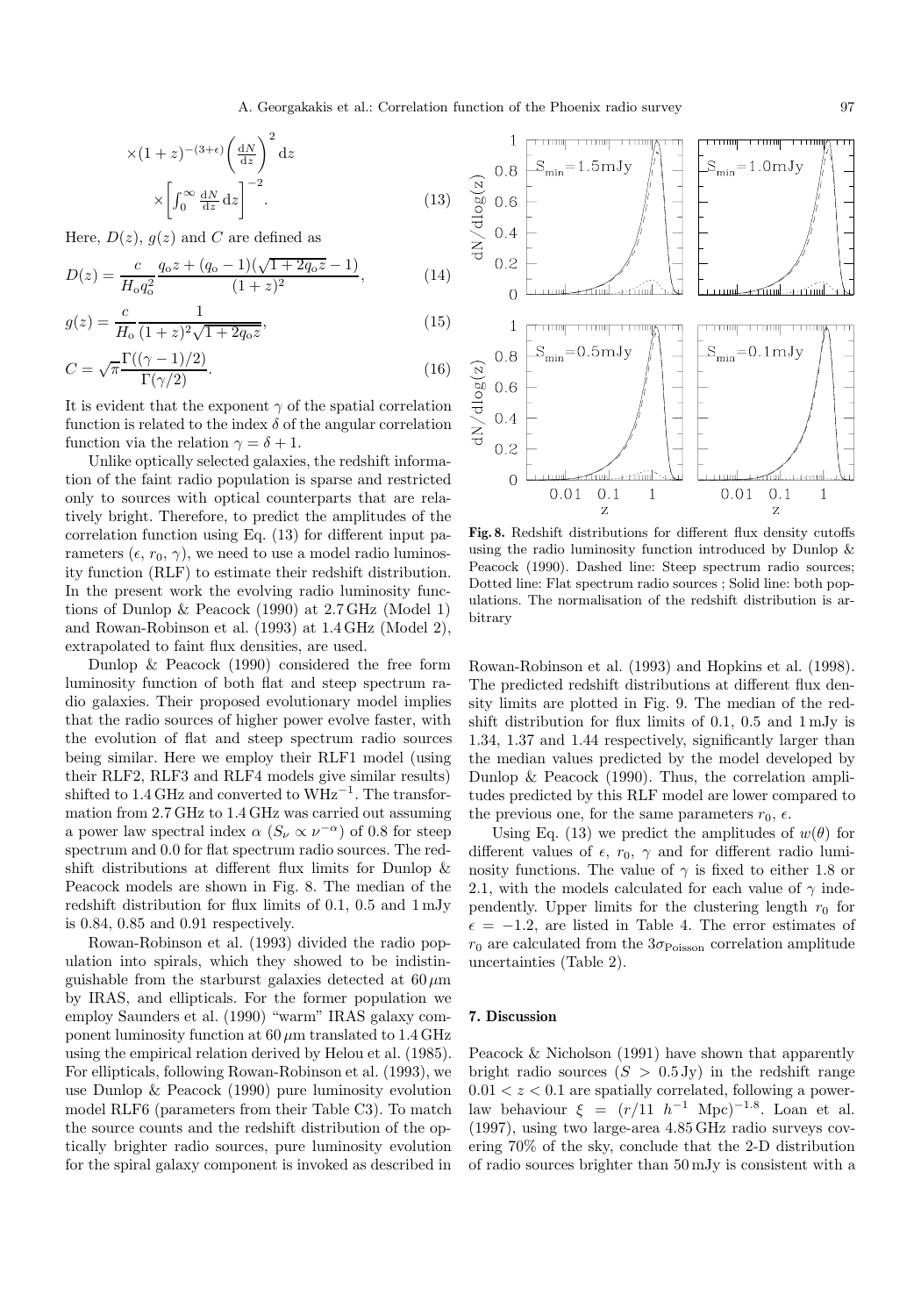

**Fig. 9.** Redshift distributions for different flux density cutoffs using the radio luminosity function described by Rowan-Robinson et al. (1993). Dashed line: Ellipticals; Dotted line: Spirals; Solid line: both populations. The normalization of the redshift distribution is arbitrary

**Table 4.** Upper limits of the clustering length, for  $\epsilon = -1.2$  and for two RLF models. Model 1: Dunlop & Peacock (1990) RLF; model 2: RLF described by Rowan-Robinson et al. (1993). The superscripts are the upper limits to the errors in the  $r_0$  estimates, corresponding to the bootstrap uncertainties of the angular correlation amplitude

|                 | $r_0^{\gamma=(2.1)} h^{-1}$ Mpc |           | $r_0^{\gamma=(1.8)} h^{-1}$ Mpc |            |  |
|-----------------|---------------------------------|-----------|---------------------------------|------------|--|
| $S_{1.4}$ (mJy) | model 1                         | model 2   | model 1                         | model 2    |  |
| > 0.4           | $4^{+3}$                        | $5+3$     | $6^{+6}$                        | $7^{+9}$   |  |
| > 0.5           | $7^{+2}$                        | $q+3$     | $9^{+6}$                        | $11+9$     |  |
| > 0.9           | $8^{+4}$                        | $10^{+5}$ | $11+8$                          | $13^{+10}$ |  |
| [0.4, 0.9]      | $7^{+8}$                        | $q+6$     | $9+12$                          | $12^{+12}$ |  |

correlation length in the range  $13 < r_0 < 18$  h<sup>-1</sup> Mpc and an evolution parameter  $-1.2 < \epsilon < 0$ . This result is based on the RLF models developed by Dunlop & Peacock (1990) and a value of  $\gamma = 1.8$ . In a separate study, Cress et al. (1996) estimated the angular correlation function of the FIRST radio survey for sources with flux density  $S_{1.4} > 1$  mJy. Assuming  $\epsilon = -1.0$  and  $\gamma = 2.1$ , they found  $r_0 = 6-8 h^{-1}$  Mpc (Cress et al. 1997).

The  $r_0$  upper limits estimated in this study at different flux density cutoffs agree with the estimates derived from brighter radio samples (Cress et al. 1997; Loan et al. 1997). Because of the small number of sources in each of the independent flux-limited sub-samples  $(\approx 318)$ the uncertainties are large and thus we cannot conclude from the present sample if there is a change in the clustering properties of radio sources with flux density.



**Fig. 10.** Predicted amplitude of the angular correlation function at different flux density cutoffs, assuming that the radio population consists of starbursts and elliptical galaxies with different clustering properties Solid line:  $r_0 = 5 h^{-1}$  Mpc for starbursts,  $r_0 = 11 h^{-1}$  Mpc for ellipticals (Model A); Dashed line:  $r_0 = 11 h^{-1}$  Mpc for both populations (Model B). The clustering evolution parameter is taken to be  $\epsilon = -1.2$  and  $\gamma = 1.8$  for both populations. Also shown are the estimated amplitudes from this work (filled circles; upper limits) and for sources with  $1 \leq S_{1.4} \leq 2$  mJy detected in the FIRST survey

Figure 10 compares the correlation amplitude upper limits from this study with those calculated for the radio sources detected in the FIRST radio survey with  $1 \leq S_{1,4} \leq 2$  mJy (Cress et al. 1996). The agreement is good, even within the Poisson errors.

In recent years, deep radio surveys, (e.g. Windhorst et al. 1985; Fomalont et al. 1997; Hopkins et al. 1998) have shown a flattening in the slope of the normalised number counts at sub-mJy levels, revealing an excess of faint radio sources over the "normal" radio population of giant ellipticals and QSOs. To address this problem, models invoking strong evolution of either spiral galaxies (Condon 1989) or star-forming IRAS galaxies (Rowan-Robinson et al. 1993; Hopkins et al. 1998) have been combined with RLF models of the "normal" radio population. This scenario is supported by photometric and spectroscopic studies revealing that the sub-mJy radio sources can be identified with galaxies exhibiting evidence of increased star formation (Benn et al. 1993; Windhorst et al. 1985). Furthermore, studies of local galaxies with enhanced star formation (late spirals, IRAS galaxies, HII galaxies), has shown that these objects are more weakly clustered ( $r_0 \approx$  $2 - 4 h^{-1}$  Mpc, for  $\gamma \approx 1.5 - 1.7$ ; Davis & Geller 1976; Giovanelli et al. 1986; Saunders et al. 1992) than E/S0 galaxies. This implies that the sub-mJy population could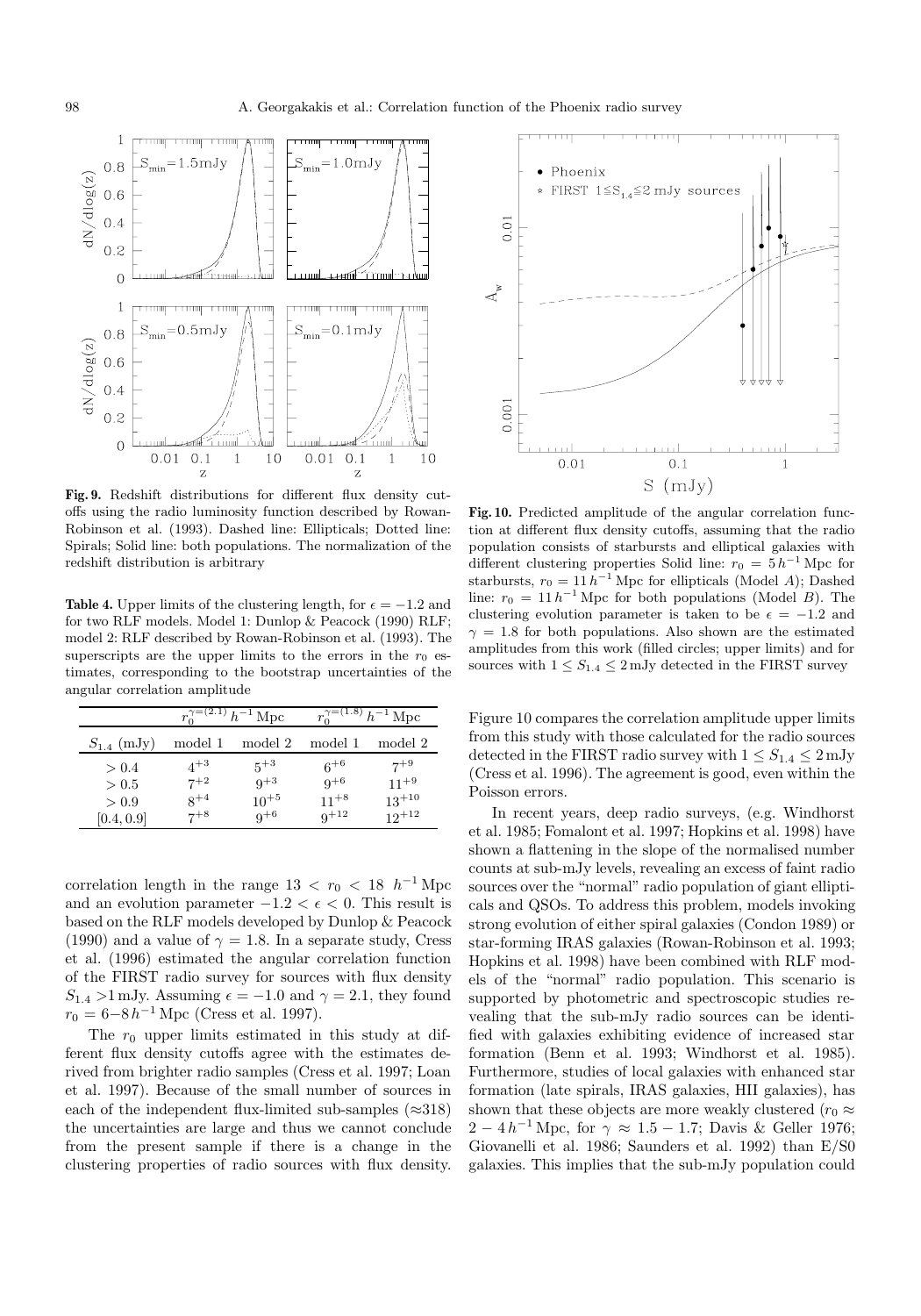be more weakly clustered than the E/S0 objects that host the majority of apparently brighter radio sources. Support for this view was advanced by Cress et al. (1996) who found that the slope of the angular correlation function of the sources with  $1 < S_{1.4} < 2 \,\mathrm{mJy}$  is flatter compared to that found for  $S_{1.4} > 3$  mJy. They interpret this result as being due to the increased contribution from starburst galaxies at lower flux density limits, which have flatter angular correlation functions compared to ellipticals, which dominate at brighter flux densities. A similar argument is used by Peacock (1997) to explain the apparent conflict between the value of  $r_0 = 6.5 h^{-1}$  Mpc found for a sample of radio sources brighter than 2.5 mJy and the value  $r_0 = 11 h^{-1}$  Mpc found by Peacock & Nicholson (1991) for sources brighter than 500 mJy and redshifts in the range  $0.01 < z < 0.1$ .

To explore further the implications of the two scales of clustering, and in particular to explore the potential to eliminate competing models by observations, the amplitude of the angular correlation function was estimated, by adopting a simple model (Model A) in which the radio population consists of two components, one dominating at brighter  $(1 \text{ mJy})$  fluxes, with correlation length  $r_0 = 11 h^{-1}$  Mpc ( $\gamma = 1.8$ ) and the other dominating at sub-mJy levels with  $r_0 = 5 h^{-1}$  Mpc ( $\gamma = 1.8$ ) similar to that found for local starburst galaxies. Any crosscorrelation between the two radio populations is ignored. The clustering evolution parameter is taken to be  $\epsilon = -1.2$ and our RLF model 2 is employed to predict the redshift distribution of the two radio populations at faint flux densities. In Fig. 10 we plot the flux density cutoff against the amplitude of the angular correlation function calculated from model A. For comparison, the expected relation assuming the same value of  $r_0 = 11 h^{-1}$  Mpc ( $\gamma = 1.8$ ) for the two populations (Model  $B$ ), is also plotted, along with the upper limits for the angular correlation amplitudes,  $A_w$ , calculated in the present study for different flux density cutoffs. The uncertainties are too large to allow discrimination between the two models.

It is an interesting exercise to predict the depth and the solid angle subtended by a radio survey that would reveal at a  $3\sigma$  significance level if the clustering properties of faint radio sources were significantly different from those of the brighter ones as a result of the changing population. This is accomplished by estimating the uncertainty in  $A_w$  for a survey of a given solid angle and completeness limit, as described in Appendix A. This then is compared to the difference  $\Delta A_w$  between the correlation amplitudes predicted at the same flux density cutoff from Models A and B. To discriminate between the two models at a  $3\sigma$ confidence level, the uncertainty in  $A_w$  should be 3 times smaller than  $\Delta A_w$ . The results are shown in Fig. 11, where the flux density cutoff is plotted against the uncertainty in  $A_w$  for different survey areas. The solid line delimits the area in the parameter space in which  $\delta A_w$  is at least 3 times smaller than  $\Delta A_w$  and hence defines the locus of



**Fig. 11.** Flux density cutoff versus the estimated uncertainty in the amplitude of the angular correlation function. Dashed lines correspond to surveys of circular geometry with different radii. The Phoenix survey has a radius of 1◦, while the FIRST radio survey is subtending, at the moment, an area corresponding to a radius of  $\approx 22^{\circ}$ . The solid line represents the locus of  $3\sigma$  confidence level discrimination between models A and B described in the text

 $3\sigma$  confidence level discrimination between the simplified models A and B. We conclude that either a very deep survey  $(S_{\text{lim}} = 40 \,\mu\text{Jy})$  over  $\approx 1 \text{ deg}^2$  or a survey over a larger area at a brighter limit (e.g. at  $S_{\text{lim}} = 0.2 \text{ mJy over}$  $\approx$  27 deg<sup>2</sup>) is required to discriminate between models A and B and thus reveal if there exists a weakly clustered radio population at faint flux densities. Our analysis shows that the FIRST radio survey,  $(S_{\text{lim}} = 1 \text{ mJy})$  covering, at the moment, an area of  $\approx 1500 \text{ deg}^2$ , is also appropriate for this purpose.

#### **8. Conclusions**

Using a deep, homogeneous survey covering an area of  $\sim$  3 deg<sup>2</sup>, we have investigated the clustering properties of faint (sub-mJy) radio sources by calculating the angular correlation function of the sample. Simulations have been carried out to investigate the significance of our results. It has been demonstrated that the amplitudes estimated here imply a non-uniform distribution of radio sources, albeit at the  $2\sigma$  significance level.

Furthermore, we find that the correlation amplitude upper limits estimated here, despite the large uncertainties, are consistent with the results derived in other studies from larger samples at brighter flux density limits. Spectroscopic and photometric studies of sub-mJy radio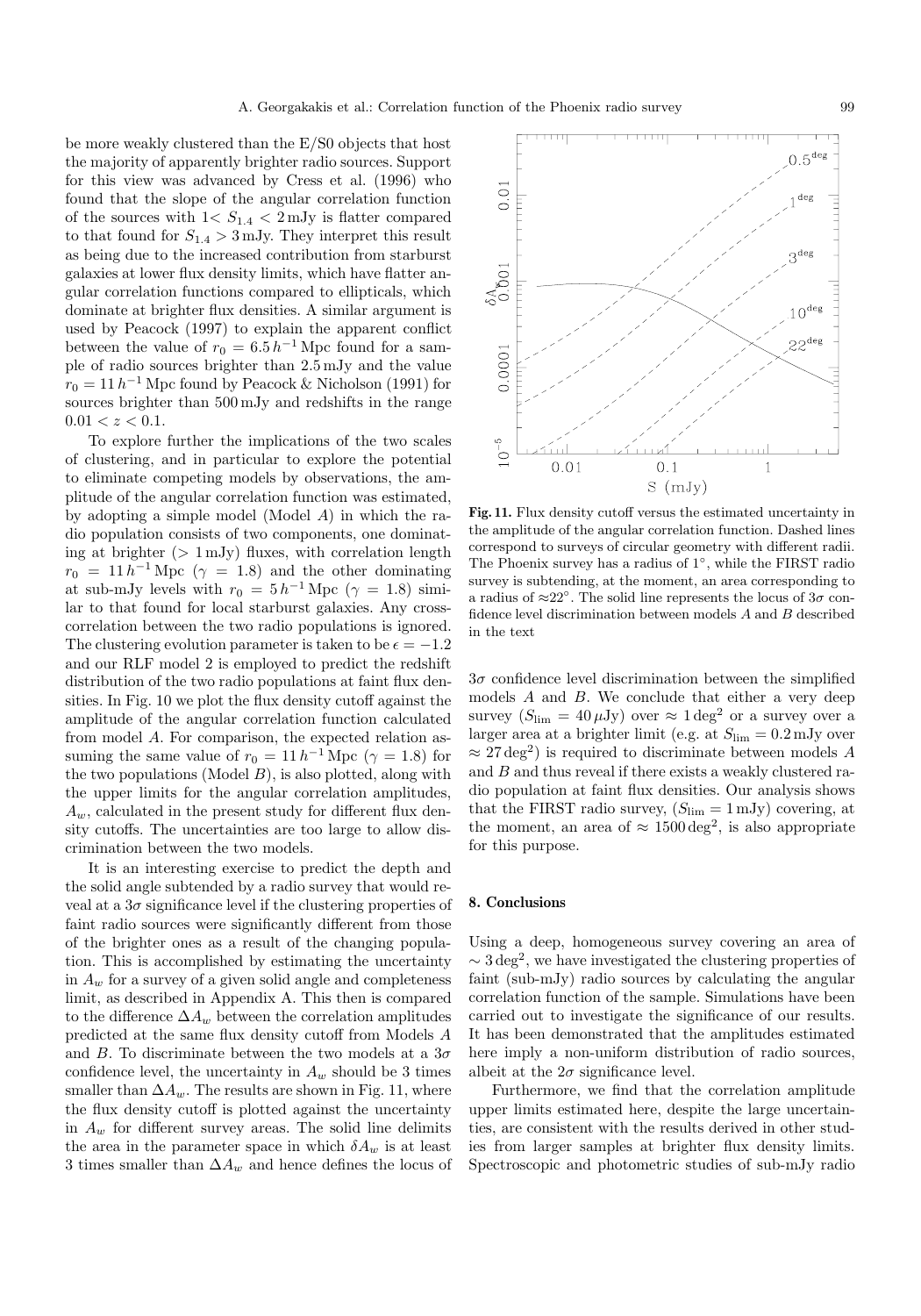sources show that the majority have properties similar to starburst galaxies. Since local galaxies, with increased star formation, exhibit weaker clustering than average, it is tempting to link the clustering properties of the sub-mJy population with those of local starburst galaxies. However, the present data, due to small number statistics, cannot reveal a change in radio source clustering properties with flux density. Nevertheless, we have demonstrated that future surveys having sensitivities at  $\mu$ Jy flux density levels and covering large areas on the sky, will be suitable to explore possible changes of the correlation amplitude with flux density.

Acknowledgements. AG is supported by a scholarship from the State Scholarships Foundation of Greece (S.S.F.). The work of LC and AH is supported by the Australian Research Council and the Science Foundation for Physics within the University of Sydney. We thank the referee for useful comments and suggestions that improved this paper.

## **Appendix A: Angular correlation function amplitude uncertainty**

The uncertainty in the amplitude of the angular correlation function of a fiducial radio survey with limiting flux density  $S_{\text{lim}}$ , subtended over a solid angle  $\Omega$ , is estimated here. To simplify the procedure, the following assumptions are made:

- 1. the area subtended by the survey has a circular geometry;
- 2. the angular correlation function of radio sources is a power law of the form  $w(\theta) = A_w \theta^{-\delta}$ , with the index  $\delta$  being fixed;
- 3. the values of  $w(\theta)$  at different angular separations are uncorrelated;
- 4. The uncertainty in  $w(\theta)$  follows Poisson statistics (Peebles 1980) and is given by

$$
\delta w(\theta) = \sqrt{\frac{1 + w(\theta)}{DD}},
$$
  
= 
$$
\frac{1}{\sqrt{\frac{1}{2}N(N-1) \langle \mathrm{d}\Omega \rangle / \Omega}},
$$
(A1)

where DD is the number of data-data pairs with angular separations  $\theta$  and  $\theta + d\theta$ , N is the number of sources above the flux density limit and  $\langle d\Omega \rangle$  is the mean value of solid angle subtended by annuli with inner and outer radii  $\theta$  and  $\theta + d\theta$  respectively. The value of  $\langle d\Omega \rangle$  is affected by the field boundaries. In the present study, this is estimated by creating simulated catalogues of sources distributed randomly over the area of the survey and calculating the expected number of random points, RR, with separations  $\theta$  to  $\theta + d\theta$ . This is given by

$$
RR = \frac{1}{2}N_R(N_R - 1)\frac{\langle \mathrm{d}\Omega \rangle}{\Omega},\tag{A2}
$$

where  $N_R$  is the number of sources in the simulated dataset. The assumption of Poisson errors underestimates the uncertainty in  $A_w$  (Bernstein 1994).

The assumptions (iii) and (iv) allow us to use least squares fitting techniques to estimate the uncertainty in  $A_w$ 

$$
\delta A_w = \left(\sum_{i=\theta_{\min}}^{\theta_{\max}} \left(\frac{\theta_i^{-\delta} - \omega_{\Omega}}{\delta w(\theta_i)}\right)^2\right)^{-\frac{1}{2}},\tag{A3}
$$

where  $\omega_{\Omega}$  is the integral constraint defined in Sect. 3. The summation is carried out between a minimum  $(\theta_{\min})$  and a maximum  $(\theta_{\text{max}})$  angular separation within equally separated logarithmic bins of width  $\Delta$ log $\theta = 0.2$  ( $\theta$  in degrees). The former is taken to be  $3'$  and the latter is set three times smaller than the radius of the survey, while it cannot be larger than 1◦. This is because in real surveys one needs to minimise the effects of field boundaries when estimating  $A_w$ . Additionally, one is interested in the value of  $A_w$  on small scales, while for larger scales the angular correlation function may deviate from a power law. For example in the optical wavelengths Maddox et al. (1990a) found a break in  $w(\theta)$  at scales  $\theta \approx 1.5$ ".

## **References**

- Becker R.H., White R.L., Helfand D.J., 1995, ApJ 450, 559
- Benn C.R., Wall J.V., 1995, MNRAS 272, 678
- Benn C.R., Rowan-Robinson M., McMahon R.G., Broadhurst T.J., Lawrence A., 1993, MNRAS 263, 98
- Bernstein G.M., 1994, ApJ 424, 569
- Carlberg R.G., Cowie L.L., Songaila A., Hu E., M., 1997, ApJ 484, 538
- Condon J., 1984, ApJ 287, 461
- Condon J.J., 1989, ApJ 338, 13
- Cress C.M., Helfand D.J., Becker R.H., Gregg M.D., White L.R., 1996, ApJ 473, 7
- Cress C.M., FIRST collaboration, 1997, astro-ph/9711232
- Davis M., Geller M.J., 1976, ApJ 208, 13
- Davis M., Peebles P.J.E., 1983, ApJ 267, 465
- Dunlop J.S., Peacock J.A., 1990, MNRAS 247, 19
- Georgakakis A., Mobasher B., Cram L., Hopkins A., Lidman C., Rowan-Robinson M., 1999, MNRAS 306, 708
- Giovanelli R., Haynes M.P., Chincarini G.L., 1986, ApJ 300, 77
- Fisher B.K., Davis M., Strauss A.M., Yahil A., Huchra J., MNRAS 1994, 266, 50
- Fomalont E.B., Kellermann K.I., Richards E.A., Windhorst R.A., Partridge R.B., 1997, ApJ 475, L5
- Hamilton A.J.S., 1993, ApJ 417, 19

Helou G., Soifer B.T., Rowan-Robinson M., 1985, ApJ 298, L7

- Hewett P.C., 1982, MNRAS 201, 867
- Hopkins A., Mobasher B., Cram L., Rowan-Robinson M., 1998, MNRAS 296, 839
- Hudon J.D., Lilly J.S., 1996, ApJ 469, 519
- Infante L., 1994, A&A 282, 353
- Infante L., Pritchet C.J., 1995, ApJ 439, 565
- Kooiman B.L., Burns J.O., Klypin A.A., 1995, ApJ 448, 500
- Landy S.D., Szalay S.A., 1993, ApJ 412, 64
- Limber D.N., 1953, ApJ 117, 134